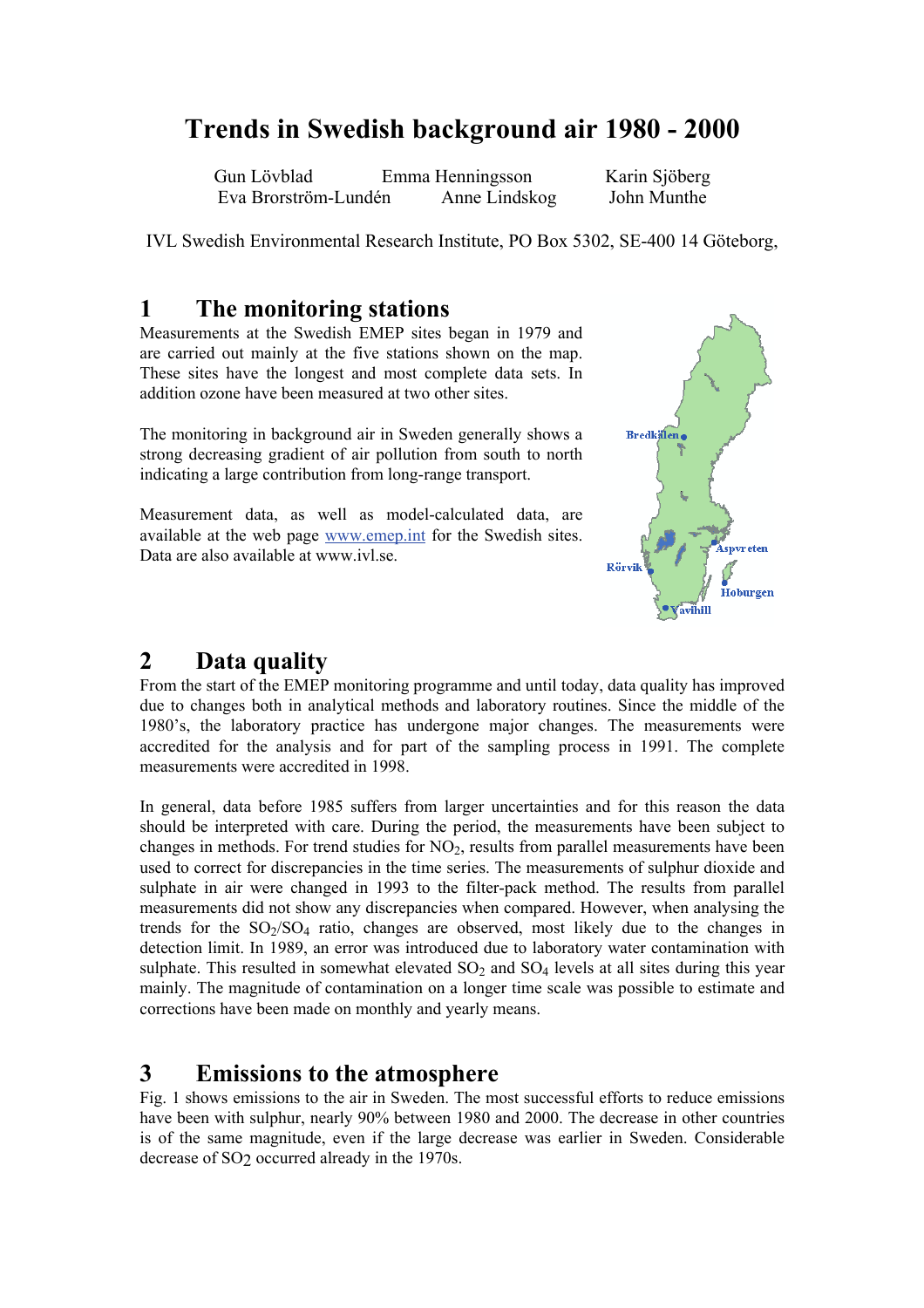

*Figure 1 Emissions of SO2, NOx and NH3 in Sweden (1000 tons)*

Emissions of  $NO<sub>x</sub>$  started later and have not yet been as effective as for sulphur. Emissions of  $NO<sub>x</sub>$  in Sweden have decreased with approximately 40%. The decrease in other neighbouring countries is similar. Emissions of NH3 indicate only a minor change, though the data are to some extent uncertain.

## **4 Sulphur compounds in air**

#### *4.1 Sulphur dioxide*

Sulphur dioxide concentrations in air have decreased significantly at all sites during the measurement period. Annual mean concentrations are now below 1  $\mu$ g/m<sup>3</sup> at all EMEP-sites (Fig. 2 and 3). The decrease is in line with the emission reduction.



*Figure 2 Annual means of SO2–S at Swedish monitoring sites 1978-2001 (µg/m3)*

It is noticeable that there has been a strong decline in the frequency and magnitude of elevated concentrations, which have had a decreasing influence on the more long-term means (Figure 3).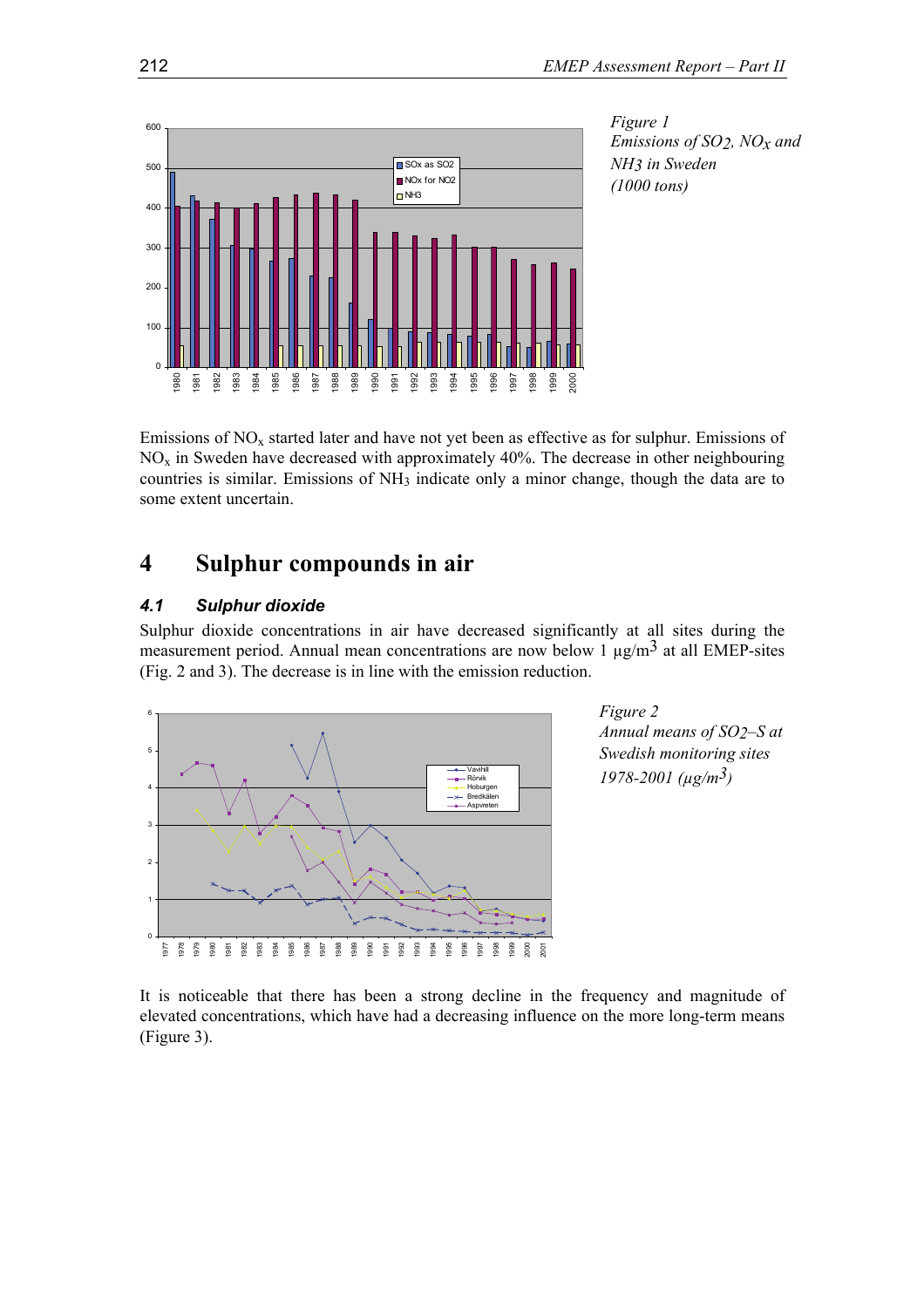

*Figure 3 Daily means of SO4–S at Vavihill 1984-2001*   $(\mu g/m^3)$ 

The origin of sulphur dioxide pollution can be calculated by using the trajectories obtained via EMEP. An analysis of the air mass back trajectories show that the highest concentrations of SO<sub>2</sub> occur when the air packet originates from south-east to the south-westerly directions. Lowest concentrations occur when the trajectory originates in the north to westerly directions. Downward trends are observed in annual mean concentrations from all sectors. The steepest decline is seen in the southerly, most polluted sector. From Fig. 4 it can be seen that there has been a slight shift in origin of sulphur pollution at the sites. During the middle of the 1980s the origin of the highest concentrations was from south and south-east. There was also a contribution from Swedish sources in the north-east sector. During the 1990's, the origin was mainly from the south. The sulphur dioxide concentrations have decreased with approximately the same magnitude over the whole span of concentrations, between the early years 1978-80 and the late 1990s, see Fig. 5. The 5-percentile, 95-percentile and the 99-percentile have decreased by a factor 10. The median values have decreased by a factor of 6.



*Figure 4a SO2–S concentrations in air masses of different origin at Rörvik 1985-87 (µg S/m3)*



*The scale is the same as for 4a*





| Figure 5 Accumulated concent-                                  |       |       |  |
|----------------------------------------------------------------|-------|-------|--|
| rations of SO <sub>2</sub> -S $\mu$ g/m <sup>3</sup> at Rörvik |       |       |  |
| $-1978-80$                                                     |       |       |  |
| $-1997-99$ .                                                   |       |       |  |
|                                                                | 78-80 | 97-99 |  |
| 5-percentile                                                   | 0.9   | 0.09  |  |
| 50-percentile                                                  | 29    | 0.44  |  |
| 95-percentile                                                  | 13.4  | 1.43  |  |
| 99-percentile                                                  | 24.5  | 2.46  |  |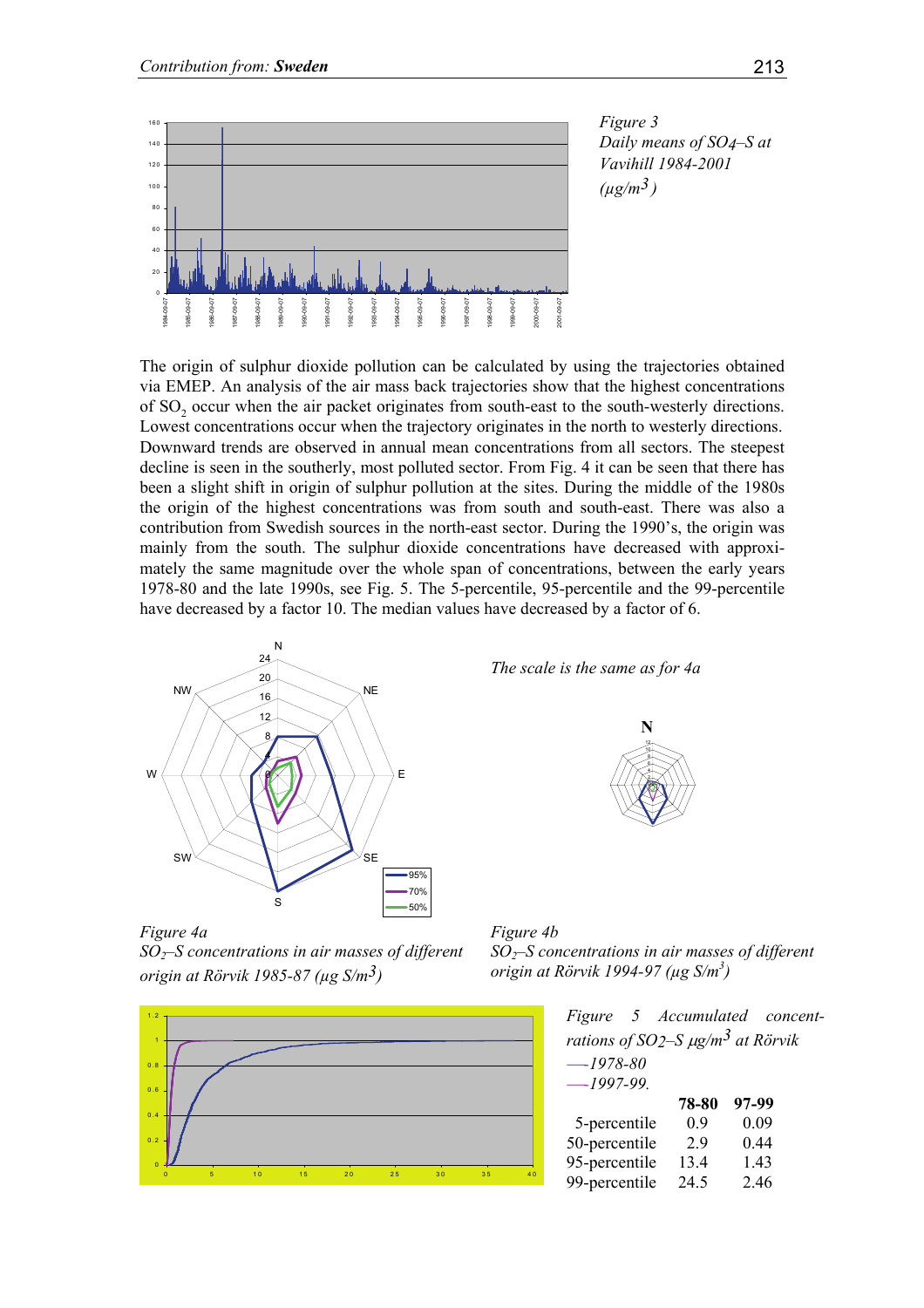#### *4.2 Particulate sulphate*

There has also been a decline in particulate sulphate concentrations in air since measurements began (Fig. 6). The decrease is somewhat smaller than for sulphur dioxide, resulting in an increasing trend for the  $SO_4$ : $SO_2$  concentrations ratio in air. The levels of sulphate in air are explained not only by emissions, but also by the influence of atmospheric chemistry. Concentrations of particulate sulphate are highest for all stations when the air mass originates in the south-west to south-east directions.



*Figure 6 Annual mean SO4–S in air (µg S/m3)*

# **5 Sulphate in precipitation**

Like the concentrations of sulphur in air, a downward trend in sulphate in precipitation is seen at all monitoring stations (See Fig. 7, monthly means at Vavihill and Fig. 10, annual means at Aspvreten). The decrease in sulphate in precipitation follows the trend of sulphate particles in air, indicating a constant scavenging ratio over the period. As a consequence of the reduced sulphur concentrations in air and precipitation, both wet and dry deposition of sulphur have decreased.



# *Monthly means concentration of nonmarine sulphate in precipitation at Vavihill 1984 – 2001*

## **6 Nitrogen compounds in air and precipitation**

#### *6.1 Nitrogen dioxide*

Average concentrations of nitrogen dioxide have decreased since monitoring began, although the decrease has not been as marked as that of sulphur dioxide (Fig. 8). There has been a slight change in the origin of  $NO<sub>2</sub>$  pollution. During 1985-1987, air from the north and east directions held the highest concentrations of NO2 at Rörvik. The major city of Gothenburg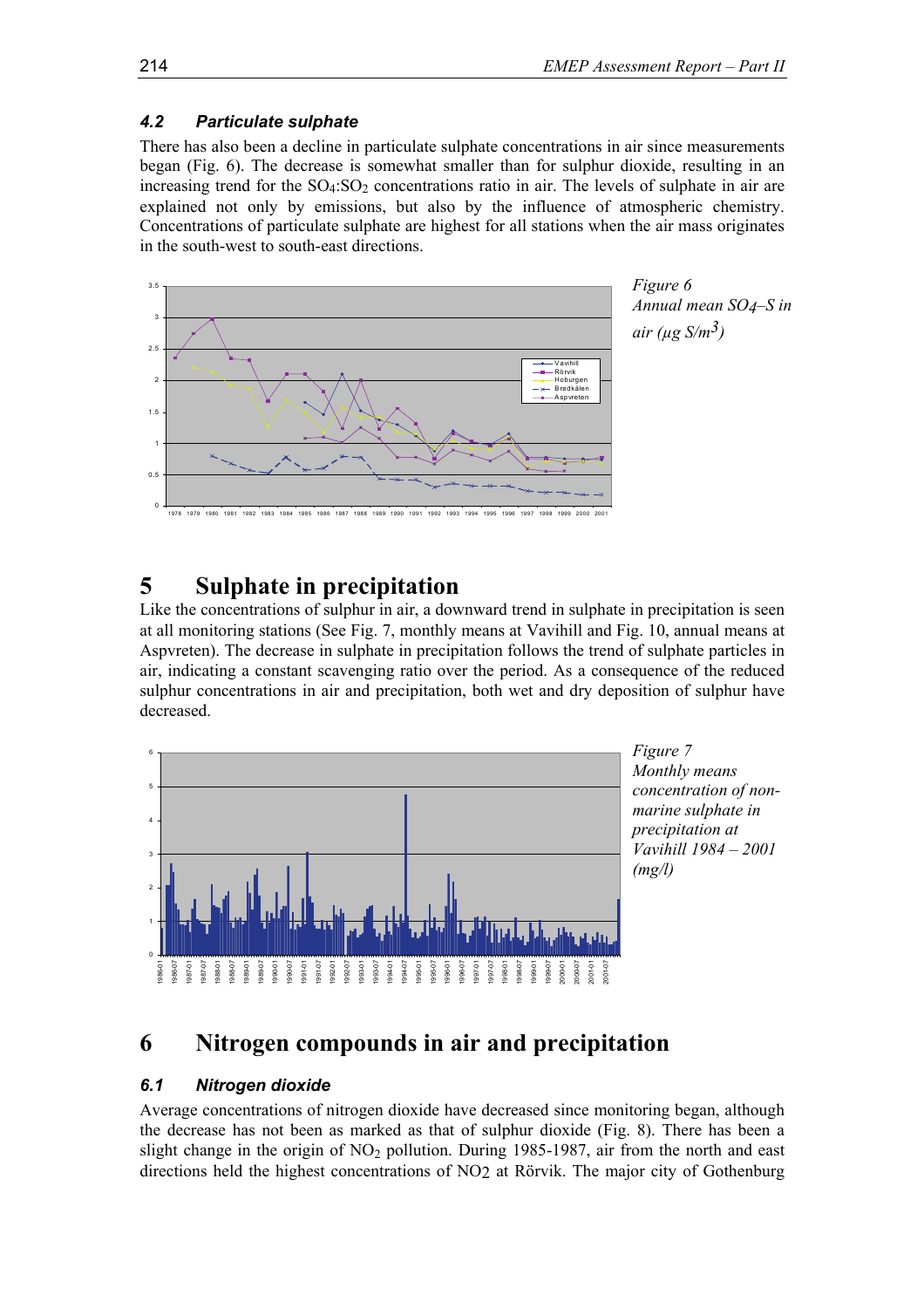lies in the northerly direction and transports in this area contributes significantly. During the period 1994-96, the highest concentrations were observed in air from the south-west, indicating that distant sources have become more important. Generally, the origin diagrams show a more uniform pattern than for SO2 indicating contributions from sources in all directions.



*Data are corrected for the change of measurement method.* 

#### *6.2 Nitrate and ammonium in air and precipitation*

Total nitrate concentrations (sum of gas and particles) have decreased - like  $NO<sub>2</sub>$  - at all stations until 1998. Fig. 9 shows the trend at Vavihill. After that, the measurement data from all stations indicate a slight increase. The reason for this is expected to be the changing chemical conditions in the atmosphere, due to decreasing sulphur components in air. The decrease before 1998 is a little less than the decrease of  $NO<sub>x</sub>$  emissions. The total ammonium concentrations (sum of gas and particles) have decreased in a similar way as the nitrate, even if emissions of ammonia have decreased to a much less extent. The decrease in nitrate and ammonium in precipitation is less than for sulphur (See Fig. 10, the trend at Aspvreten).

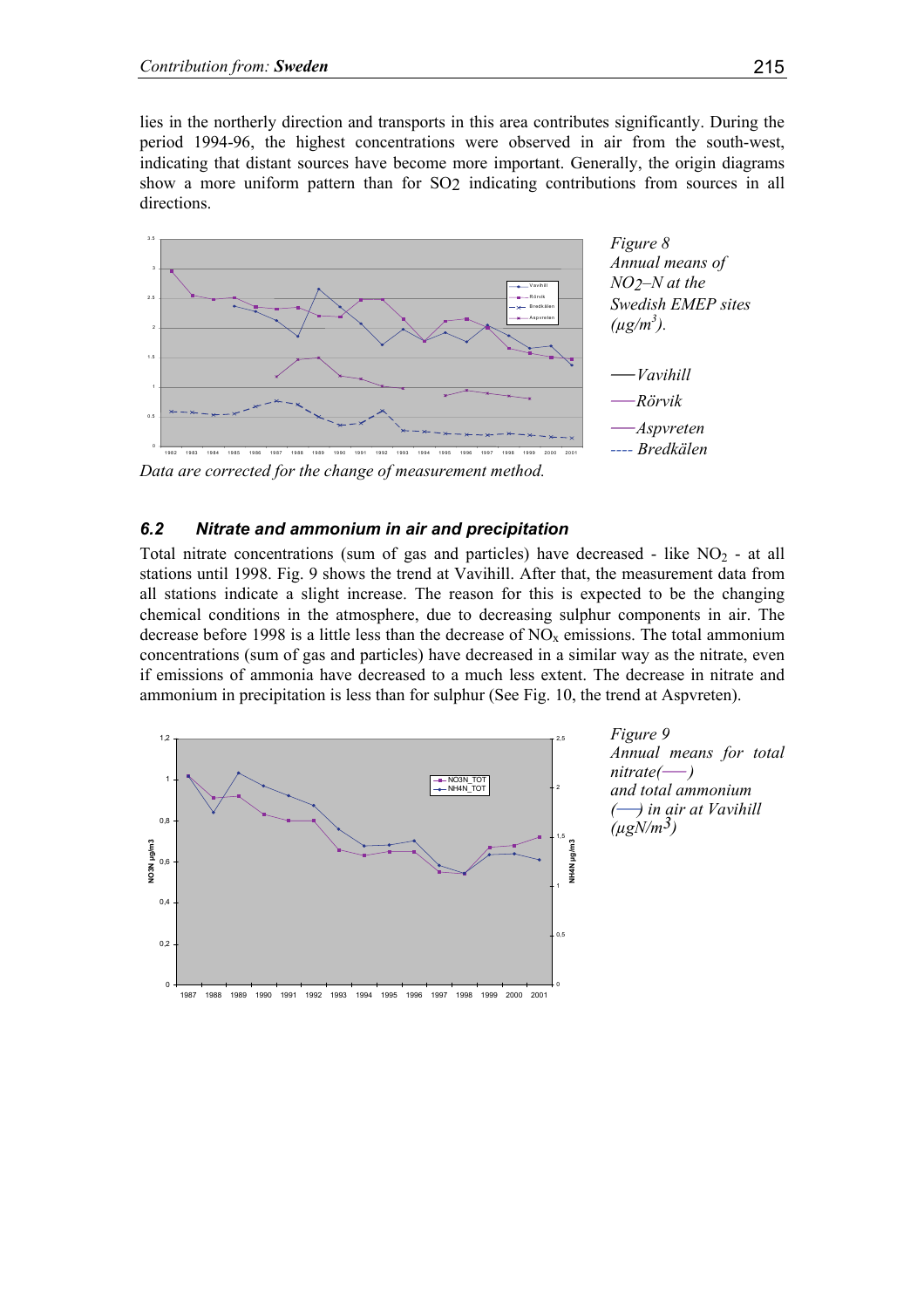

*Figure 10 Annual means for NO3- N, NH4 -N and nonmarine SO4*-*S in precipitation at Aspvreten (mg/l)* 

### **7 Ozone**

Emissions of the ozone precursors nitrogen oxides and hydrocarbons have decreased in many parts of Europe, but the trends in ozone observations does not necessarily follow the changes in precursors. The ozone formation process depends strongly on the composition of the air mass into which the precursors are emitted. At sites away from the densely populated areas in Europe, the concentration of ozone is mainly determined by the northern hemispheric burden, which is only occasionally affected by long-range transport of polluted air masses.

Swedish ozone monitoring data have been analysed for the development over time. Mixing processes and ozone destruction at the surface will largely affect the observed ground-level concentrations. Ozone removal related to night-time inversion can cause significant diurnal variations in concentrations. To obtain data representative of the well-mixed boundary layer, hourly daytime data are used in trend calculations.

The situation is complex. At some of the sites, no definite trends are observed. At Esrange, the northern-most site located far from pollution sources areas, long-range transport is the dominant source of ozone. The site is consequently representative for the European or hemispheric "background". Changes in the ozone can be used as indications of changes on a larger scale. The averages of daytime observations show increasing trends over the years 1991-2002, during winter, April to June and summer averages (Fig. 11). Also the higher percentiles are increasing. The difference between winter and summer is small. It is likely to conclude that the increase is the result of a general enhancement in the northern hemispheric background.

At Rörvik, in south-western Sweden, the winter average of daytime ozone has increased as well as the daily winter maximum. Model calculations indicate that a decrease should occur in summer maxima. This is, however, not supported by the monitoring data. Rörvik is occasionally exposed to episodes of polluted air from European and regional source areas. It is likely that the reaction with  $NO<sub>x</sub>$  will act as a temporary sink for ozone during winter. Consequently, reduced  $NO<sub>x</sub>$  emissions could partly explain the increased ozone concentrations. However, since also the sum of  $NO<sub>2</sub>+O<sub>3</sub>$  is increasing, part of the observed change in ozone must be attributed to a genuine increase in ozone, supporting the assumption that the northern hemispheric ozone is increasing. The further development in ozone concentrations must be followed to assess the result of emission reductions and it has to be confirmed by model calculations.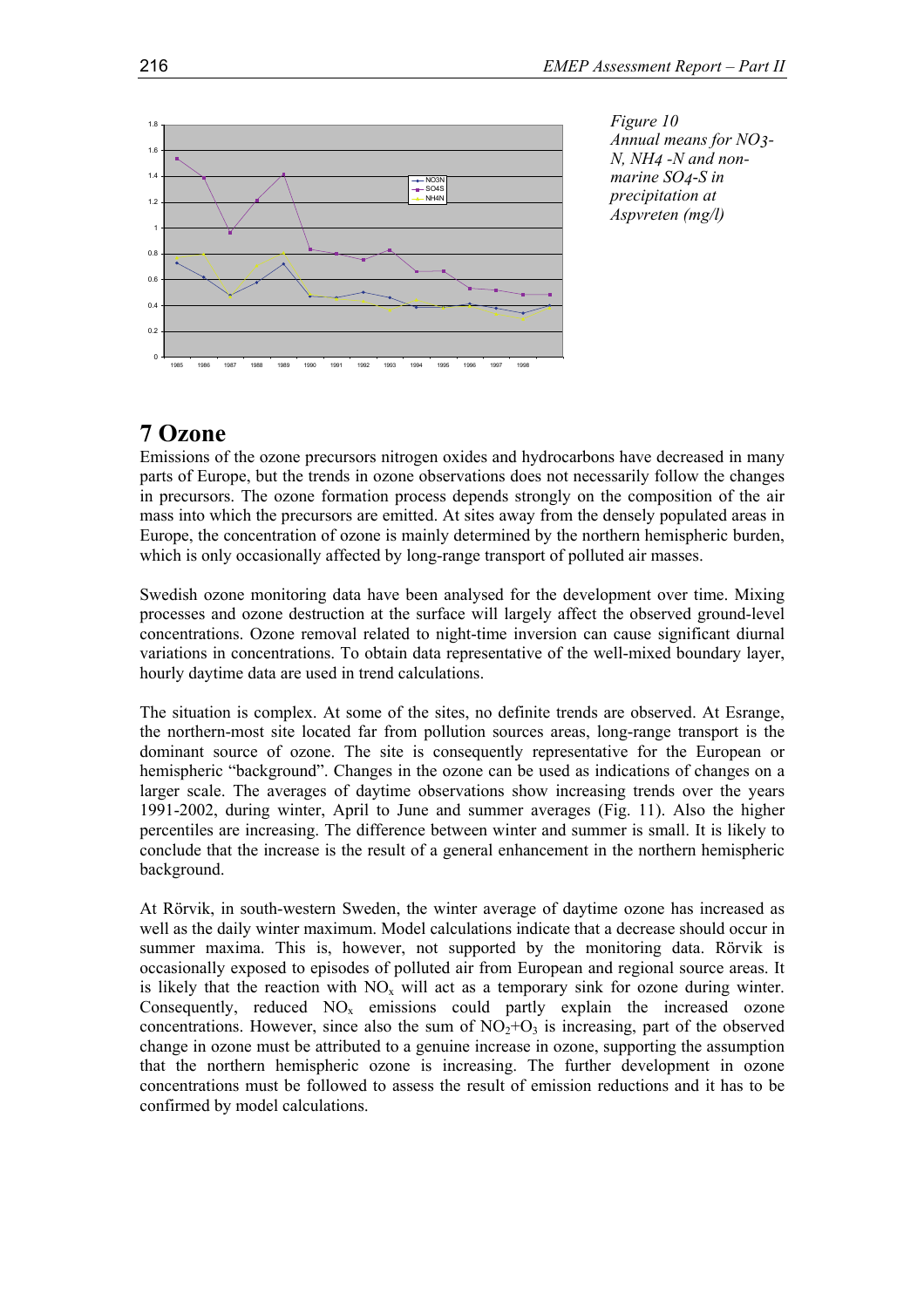

*Figure 11. Seasonal averages of daily daytime means of ozone for the period 1991-2002, based on observations at Esrange.* 

■ *During April to June During summertime During wintertime* 

# **8 Metals and POPs in air**

No official data are available on national emissions of metals and POPs over Europe for the period 1980 to 2000. All data available on emissions as well as on air quality and deposition, indicate however, a more or less general decrease. Mercury is the only metal for which air concentrations are measured at the Swedish EMEP sites There has been a considerable decrease in mercury concentrations between 1980 and 2002. A drastic decrease at the Rörvik station on the Swedish West Coast was observed after 1990 (Fig. 12), which was attributed to cleaner energy production and reduced industrial emissions following the political and economical changes in Eastern Europe.



*Figure 12 Concentrations of total gaseous mercury (annual medians* µ*g/m3 ) in air at Rörvik, SW Sweden from 1979-2001.*

Also for persistent organic pollutants (POPs), a decrease of pollution levels in background air is observed during the latest decade. POPs have been measured at only one site in Sweden, Rörvik situated on the west coast. The levels of polyaromatic hydrocarbons (PAHs) as well as of polychlorinated biphenyls (PCBs) have gradually decreased over the period 1989 – 2000 (Fig. 13a and b). In the beginning of the 1990s, high concentrations occurred episodically. From the middle of the 1990s, few events are observed occur where the concentration exceeds the background level by a factor 2.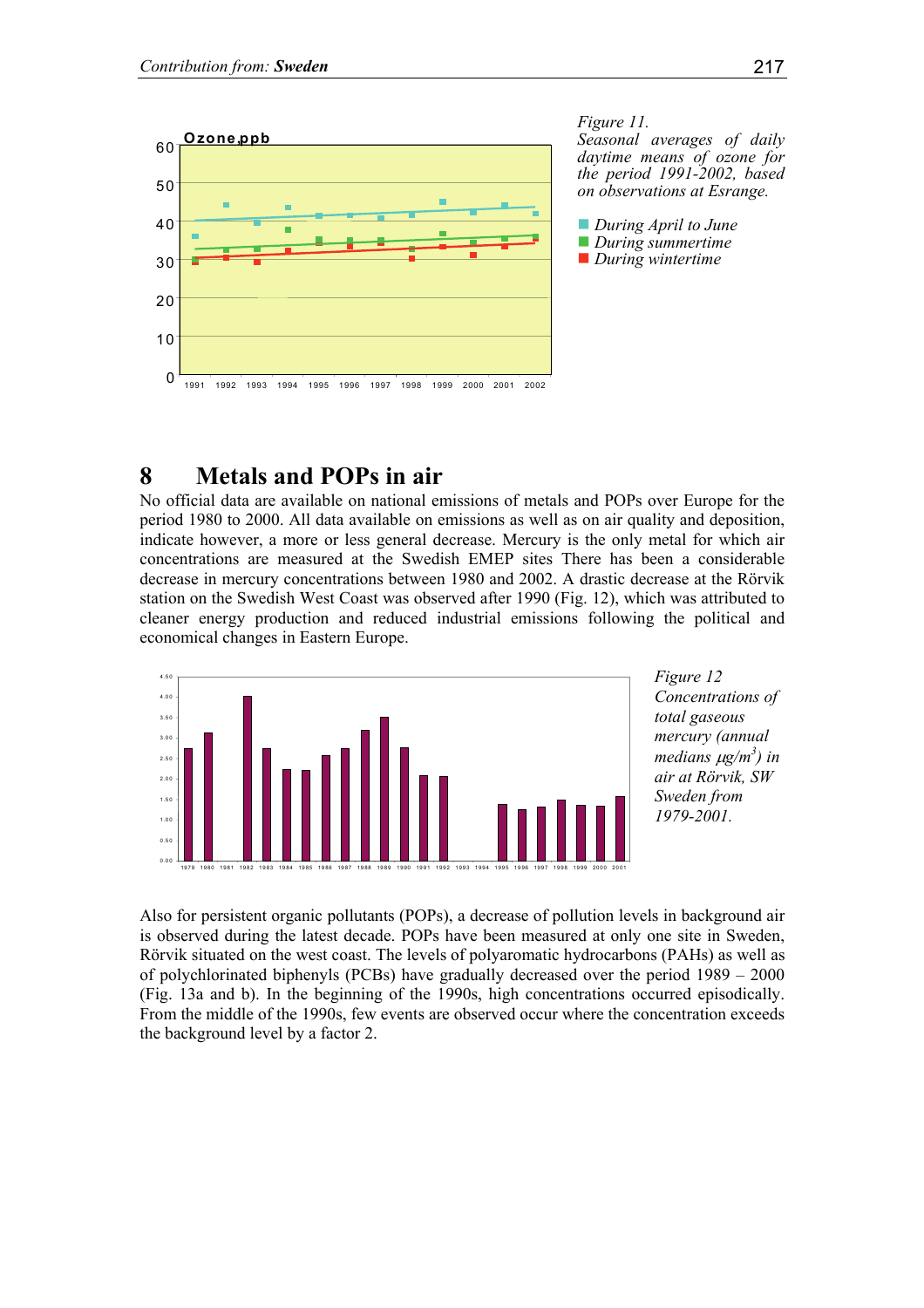

### **9 pH in precipitation**

The pH of precipitation has increased considerably at all stations since measurements began (Fig. 14). This is a consequence, mainly of decreasing sulphur concentrations in air. This has in turn led to an improved situation in acidified lakes in Sweden (Rapp, et al. 2002).



*Figure 14 Weighted annual means for pH in precipitation at Aspvreten, Bredkälen, Rörvik and Vavihill 1978 –2001* 

### **10 Base cations**

Base cations are emitted from industrial sources and combustion, and from soil erosion and other national sources. The emissions are so far only partly inventoried. Most of the emission reduction in industrial particle emissions – and thus anthropogenic base cations - took place during the 1970s in Sweden and in many western European countries, before the start of the EMEP measurements (Lövblad, 1984 and 1987). The concentrations of calcium in precipitation at the Swedish EMEP sites from 1980 indicate a decrease in the beginning of the 1990s. However, the trend during the latter part of the 1990s is unclear (Fig. 15).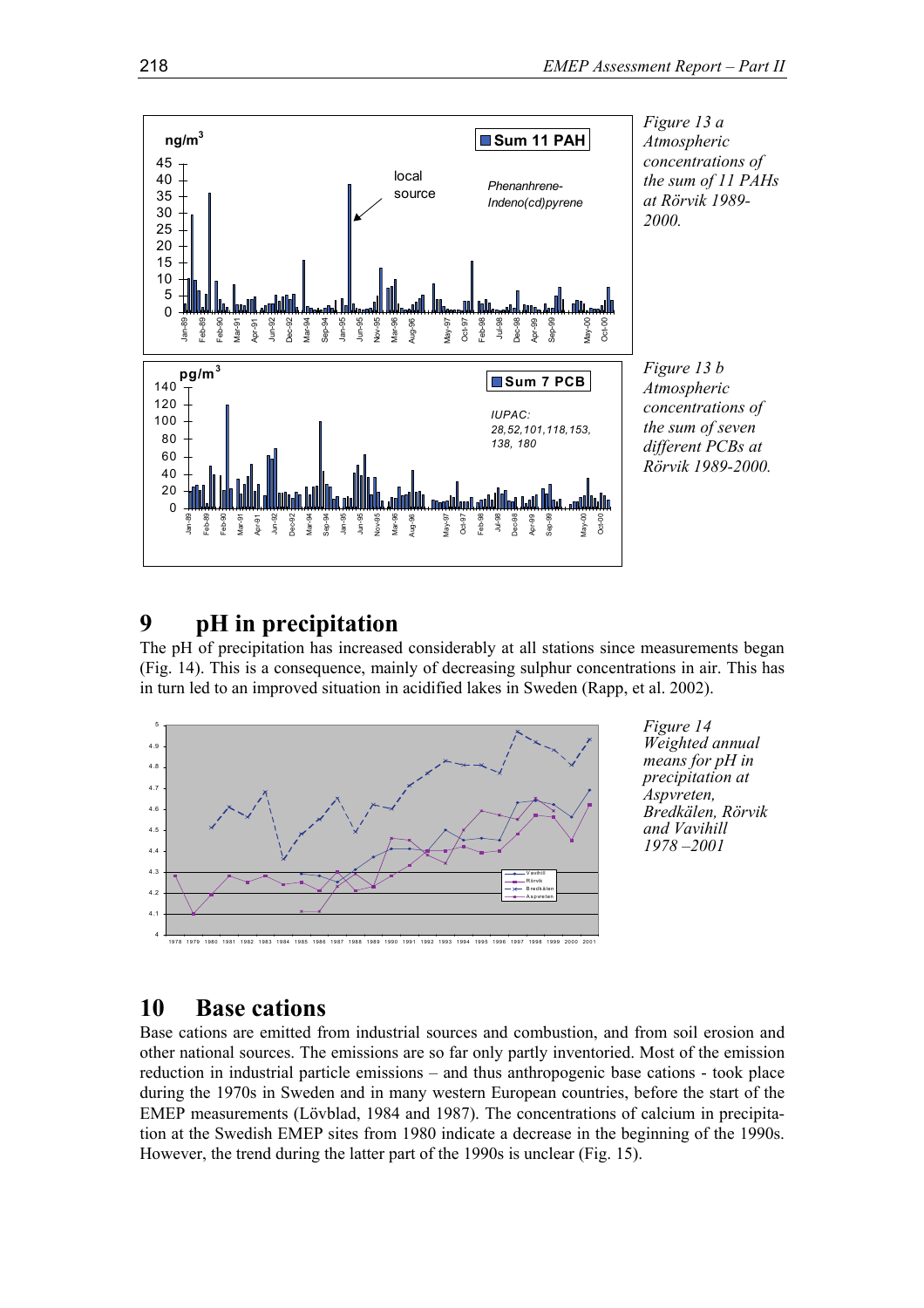

*Figure 15a Weighted average of non-marine Ca2+ concentrations in precipitation at Aspvreten, Bredkälen, Rörvik and Vavihill 1986 –2001 (mg/l)* 

# **11 Deposition of sulphur and nitrogen**

A strong decrease in sulphur deposition has taken place since measurements began. Also deposition of nitrogen has decreased, but too a less extent. The total deposition of acidifying compounds is thus significant, though not sufficient. There are still ecosystems of Sweden where deposition is greater than the critical load (Rapp, 2002).

The deposition amounts depend not only on concentrations in precipitation, but also on the yearly precipitation amounts. Precipitation amounts during the years have been measured at the sites and also provided by the Swedish meteorological service, SMHI. The yearly means of precipitation measured by SMHI. No trend is seen in these data. The decreased deposition is thus explained by the decreased concentrations in precipitation.

# **12 Statistic evaluation of the trends**

The statistical significance of the trends of pollution at Swedish background sites have been tested using the Mann-Kendall method and templates made by the Finnish Meteorological Institute (Salmi et al, 2002), see Table 1 and 2. The Mann-Kendall trend (Z) of SO2 and SO4 in air shows statistical significant decrease at all sites. There is also a significant decreasing trend for NO<sub>2</sub> and for total NH<sub>4</sub> in air as well as for sulphate and NH<sub>4</sub> in precipitation. The increasing trends for pH are significant. Decreases of total  $NO<sub>3</sub>$  in air and nitrate in precipitation are less significant.

| Tuvie 1<br>Result of Mahn-Kenaali lesis for all concentration trends at the EMET sites |        |                 |        |       |        |      |        |           |        |                  |
|----------------------------------------------------------------------------------------|--------|-----------------|--------|-------|--------|------|--------|-----------|--------|------------------|
| Parameter                                                                              |        | SO <sub>2</sub> |        | SO4   |        | NO2  |        | Total NO3 |        | <b>Total NH4</b> |
| <b>Monitoring site</b>                                                                 | z      | Sign            | z      | Sign  | z      | Sign | z      | Sign      | z      | Sign             |
| Aspyreten                                                                              | $-4.6$ | ***             | $-3.2$ | $* *$ | $-3.4$ | ***  | $-3.2$ | $***$     | $-4.1$ | ***              |
| Bredkälen                                                                              | $-5.0$ | ***             | $-5.1$ | ***   | $-4.5$ | ***  | $-0.1$ |           | $-3.3$ | **               |
| Hoburgen                                                                               | $-5.3$ | ***             | $-5.5$ | ***   | n.c.   |      | n.c.   |           | n.c.   |                  |
| Rörvik                                                                                 | $-6.1$ | ***             | $-5.5$ | ***   | $-5.0$ | ***  | $-0.5$ |           | $-3.1$ | **               |
| Vavihill                                                                               | $-4.9$ | ***             | $-4.5$ | ***   | $-3.4$ | ***  | $-2.7$ | **        | $-3.7$ | ***              |

*Table 1 Result of Mann-Kendall tests for air concentration trends at the EMEP sites*

\*\*\*= 0.001 level of significance, \*\*= 0.01 level of significance, n.c.= Not calculated, due to a short time series

| Tuvic 4<br>Result of Mann-Kendah lesis for precipitation trends at the Emer site |        |                 |        |             |         |       |         |       |         |             |
|----------------------------------------------------------------------------------|--------|-----------------|--------|-------------|---------|-------|---------|-------|---------|-------------|
| Parameter                                                                        |        | SO <sub>4</sub> |        | pН          |         | NO3   |         | NH4   |         | Cа          |
| <b>Monitoring site</b>                                                           | z      | Sign            | z      | <b>Sign</b> | z       | Sign  | z       | Sign  | z       | <b>Sign</b> |
| Aspyreten                                                                        | $-4.4$ | ***             | $+3.9$ | ***         | $-3.76$ | ***   | $-3.56$ | ***   | $-0.80$ |             |
| Bredkälen                                                                        | $-4.3$ | ***             | $+4.2$ | ***         | $-2.48$ | *     | $-4.23$ | ***   | $-0.14$ |             |
| Hoburgen                                                                         | n.c.   |                 | n.c.   |             | n.c.    |       | n.c.    |       | n.c.    |             |
| Rörvik                                                                           | $-4.9$ | ***             | $+4.6$ | ***         | $-2.48$ | *     | $-4.10$ | ***   | $-0.82$ |             |
| Vavihill                                                                         | $-4.7$ | ***             | $+4.3$ | ***         | $-2.68$ | $***$ | $-2.60$ | $***$ | $-2.89$ | $***$       |

*Table 2 Result of Mann-Kendall tests for precipitation trends at the EMEP site*

\*\*\*= 0.001 level of significance, \*\*= 0.01 level of significance, n.c.= Not calculated due to a short time series